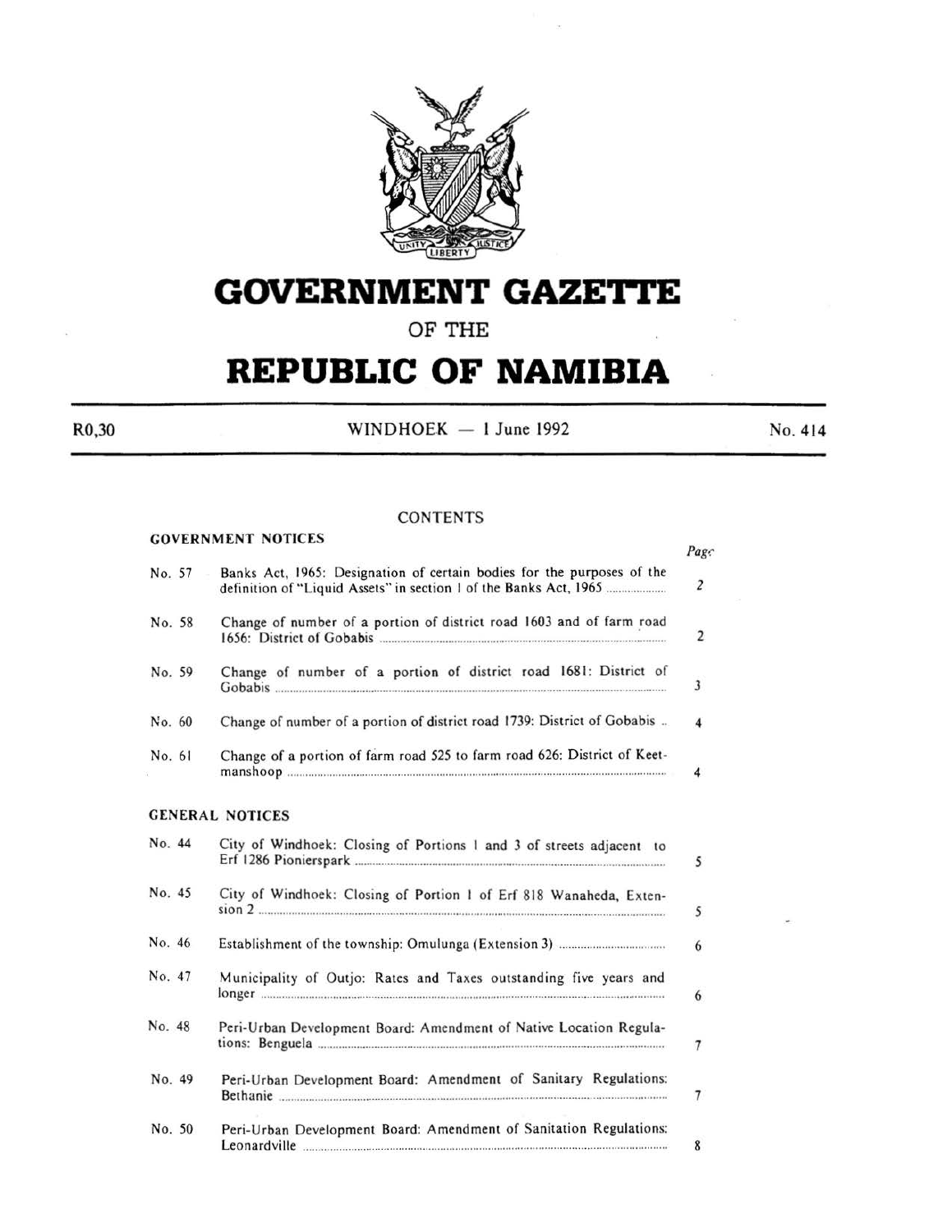-

 $\overline{\phantom{0}}$ 

| No. 51     | Peri-Urban Development Board: Amendment of Sanitary Regulations:       | 8               |
|------------|------------------------------------------------------------------------|-----------------|
| No. 52     | Peri-Urban Development Board: Amendment of Standard Building Regu-     | ۹               |
| No. $53$ . | State Revenue Fund - Ministry of Finance: Statement of Expenditure for | 10 <sup>°</sup> |
| No. 54     | State Revenue Fund - Ministry of Finance: Statement of Expenditure     | $\mathbf{1}$    |
|            |                                                                        |                 |

# **Government Notices**

# MINISTRY OF FINANCE

No. 57

2

1992

# BANKS ACT, 1965: DESIGNATION OF CERTAIN BODIES FOR THE PURPOSES OF THE DEFINITION OF "LIQUID ASSETS" IN SECTION 1 OF THE BANKS ACT, 1965

Under paragraph (f) of the definition of "Liquid Assets" in section 1 of the Banks Act, 1965 (Act 23 of 1965), I hereby designate the Agricultural Bank of Namibia and the National Building and Investment Corporation as bodies for the purposes of that paragraph.

G.J. HANEKOM MINISTER OF FINANCE Windhoek, 12 May 1992

## MINISTRY OF WORKS, TRANSPORT AND COMMUNICATION

No. 58

1992

# CHANGE OF NUMBER OF A PORTION OF DISTRICT ROAD 1603 AND OF FARM ROAD 1656: DISTRICT OF GOBABIS

It is hereby made known for general information that the number of a portion of district road 1603 and farm road 1656 described in Schedule I and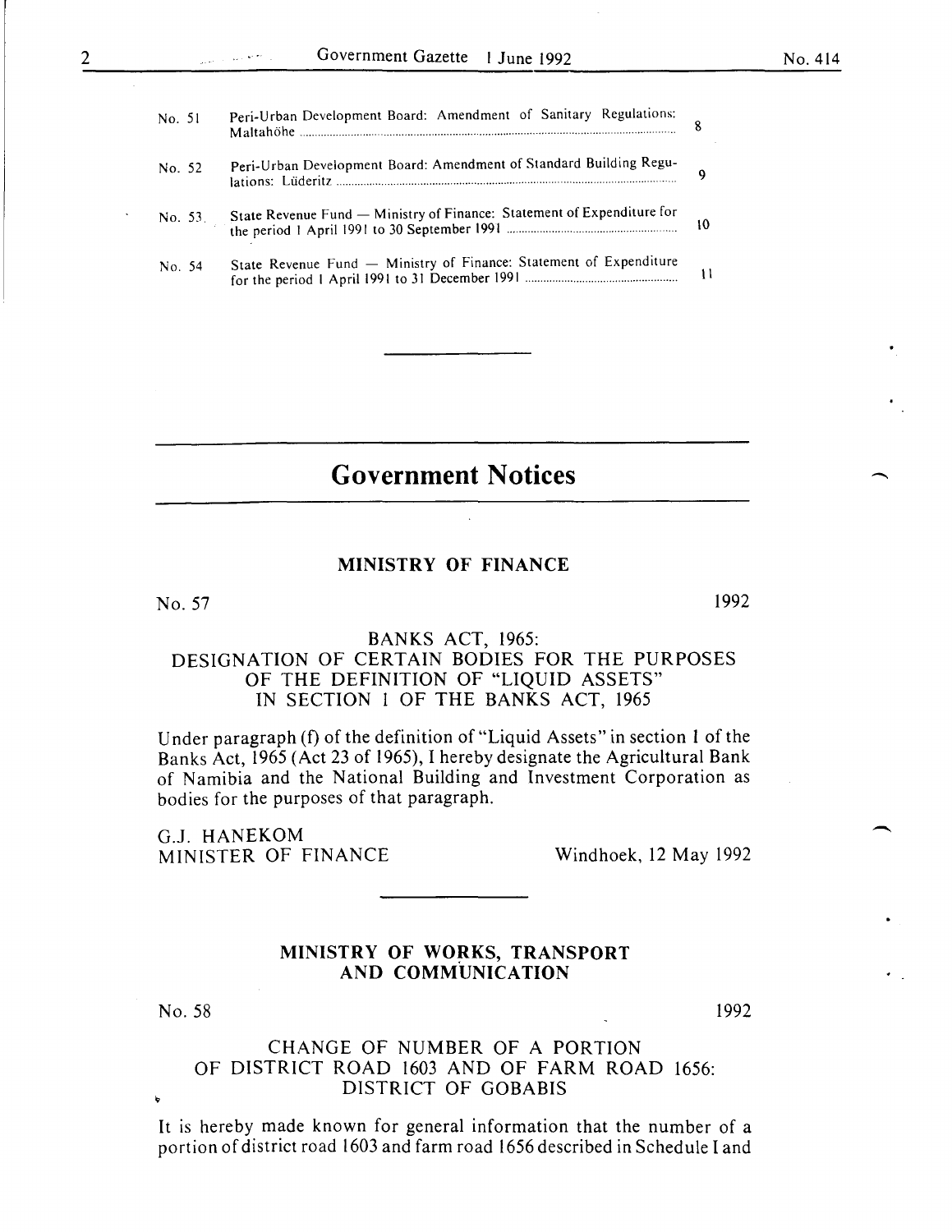II and shown on sketch-map P1498 by the symbols A-B-C and D-E, respectively, has been changed to district road 1773 and farm road 1698, respectively.

## SCHEDULE I

From a point (A on sketch-map P1498) on trunk road 6/2 on the farm Groot Quinta 976 generally north-north-westwards across the said farm and the farm Remainder of Houthak 404 to a point (B on sketch-map P1498) at the junction with farm road 1686 on the last-mentioned farm; thence generally northwards and more and more north-north-westwards across the lastmentioned farm and the farm Portion 1 of Houthak 404 to a point (C on sketch-map P1498) at the junction with farm road 1771 on the said farm.

#### SCHEDULE II

From a point (Don sketch-map Pl498) on the farm Remainder of Auheib 408 generally north-north-eastwards and more and more north-eastwards across the said farm to a point (E on sketch-map P1498) on trunk road  $6/2$ on the said farm.

#### **MINISTRY OF WORKS, TRANSPORT AND COMMUNICATION**

No. 59

1992

# CHANGE OF NUMBER OF A PORTION OF DISTRICT ROAD 1681: DISTRICT OF GOBABIS

It is hereby made known for general information that the number of the portion of district road 1681 described in the Schedule and shown on sketch-map P1499 by the symbols A-B-C, has been changed to district road 1776.

#### SCHEDULE

From a point (A on sketch-map P1499) on trunk road 6/2 on the farm Steynsberg 464 generally northwards and more and more north-northeastwards across the said farm to a point (B on sketch-map P1499) on the common boundary of the said farm and the farm Dannhauser 718; thence generally northwards and more and more north-north-eastwards across the last-mentioned farm to a point (C on sketch-map  $P1499$ ) at the junction with district road 1692 and farm road 1690 on the last-mentioned farm.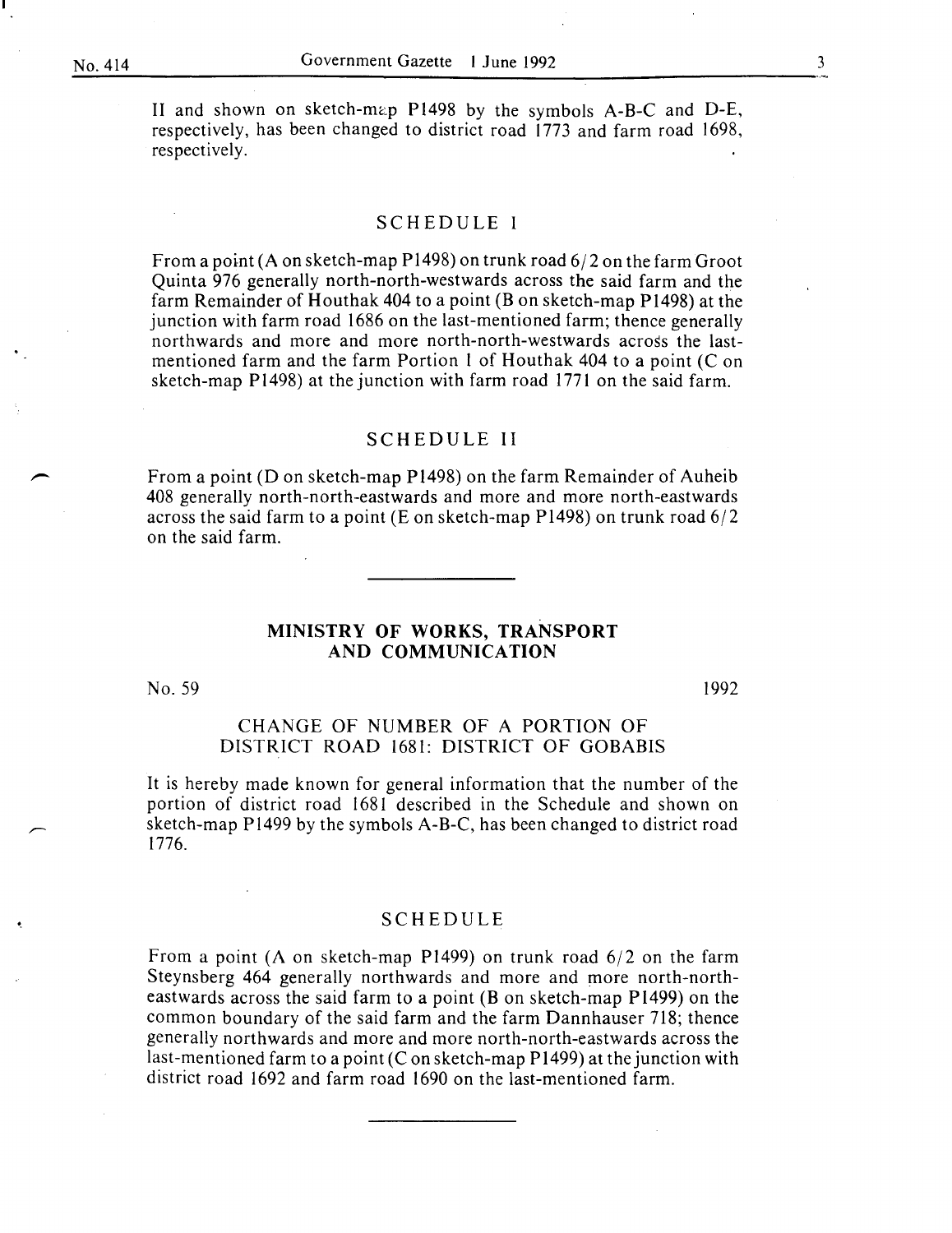# **MINISTRY OF WORKS, TRANSPORT AND COMMUNICATION**

No. 60

## CHANGE OF NUMBER OF A PORTION OF DISTRICT ROAD 1739: DISTRICT OF GOBABIS

It is hereby made known for general information that the number of the portion of district road 1739 described in the Schedule and shown on sketch-map Pl500 by the Symbols A-B, has been changed to district road 1779.

## SCHEDULE

From a point (A on sketch-map  $P1500$ ) on trunk road  $6/2$  on the farm Portion 3 of Sandfontein 468 generally northwards across the said farm to a point (Bon sketch-map Pl500) at police site number 597 at a place known as Buitepos.

# **MINISTRY OF WORKS, TRANSPORT AND COMMUNICATION**

No. 61

# CHANGE OF NUMBER OF A PORTION OF FARM ROAD 525 TO FARM ROAD 626: DISTRICT OF KEETMANSHOOP

It is hereby made known for general information that the number of the portion of farm road 525 described in the Schedule and shown on sketchmap Pl495 by the symbols A-B-C, has been changed to farm road 626.

# SCHEDULE

From a point (A on sketch-map  $P1495$ ) on the farm Portion 1 of Stilledal 347 generally north-north-westwards and more and more north-westwards across the said farm to a point (B on sketch-map P1495) on the said farm; thence generally westwards and more and more west-north-westwards across the said farm to a point  $(C \text{ on sketch-map } P1495)$  at the junction with district road 503 on the said farm.

1992

1992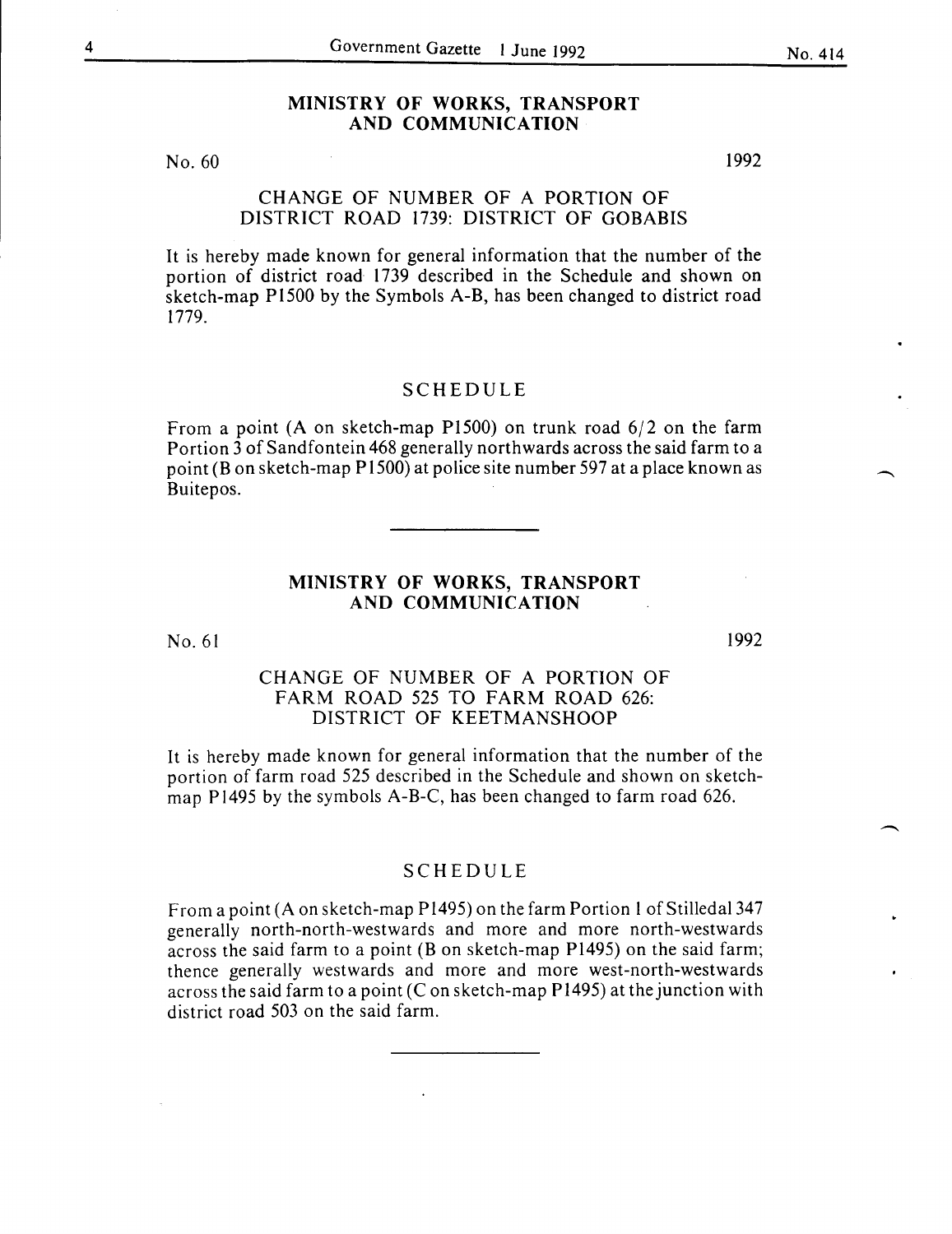•

# **General Notices**

## CITY OF WINDHOEK

No. 44

1992

# PORTIONS 1 AND 2 OF STREETS ADJACENT TO ERF 1286 PIONIERSPARK

Notice is hereby given in terms of Section 183(1)(b)(ii) of the Municipal Ordinance, 1963 (Ordinance No. 13 of 1963) as amended, that the Municioalitv of Windhoek proposes to close permanently the undermentioned Portions as indicated on plan  $P/2799/A$  which lies for inspection during office hours at the office of the Town Planner, Room 702, Municipal Offices, Independence Avenue, Windhoek.

#### Portions 1 and 2 of streets adjacent to Erf 1286 Pionierspark.

Objections to the proposed closing are to be served on the Director, Ministry of Local Government and Housing, Private Bag 13289, Windhoek, and the Town Clerk, P.O. Box 59, Windhoek, within 30 days after the appearance of this notice in accordance with Article 183(3) of the above Ordinance.

J.G.B. BLIGNAUT TOWN CLERK

#### CITY OF WINDHOEK

No. 45

1992

#### PORTION I OF ERF 818, WANAHEDA EXTENSION 2

Notice is hereby given in terms of Section I83(l)(b)(ii) of the Municipal Ordinance, 1963 (Ordinance No. 13 of 1963) as amended, that the Municipality of Windhoek proposes to close permanently the undermentioned Portion as indicated on plan  $P/2776/A$  which lies for inspection during office hours at the office of the Town Planner, Room 702, Municipal Offices, Independence A venue, Windhoek.

#### Portion 1 of Erf 818, Caesar Street, Wanaheda Extension 2.

Objections to the proposed closing are to be served on the Director, Ministry of Local Government and Housing, Private Bag 13289, Windhoek, and the Town Clerk, P.O. Box 59, Windhoek, within 30 days after the appearance of this notice in accordance with Article  $183(3)$  of the above Ordinance.

J.G.B. BLIGNAUT TOWN CLERK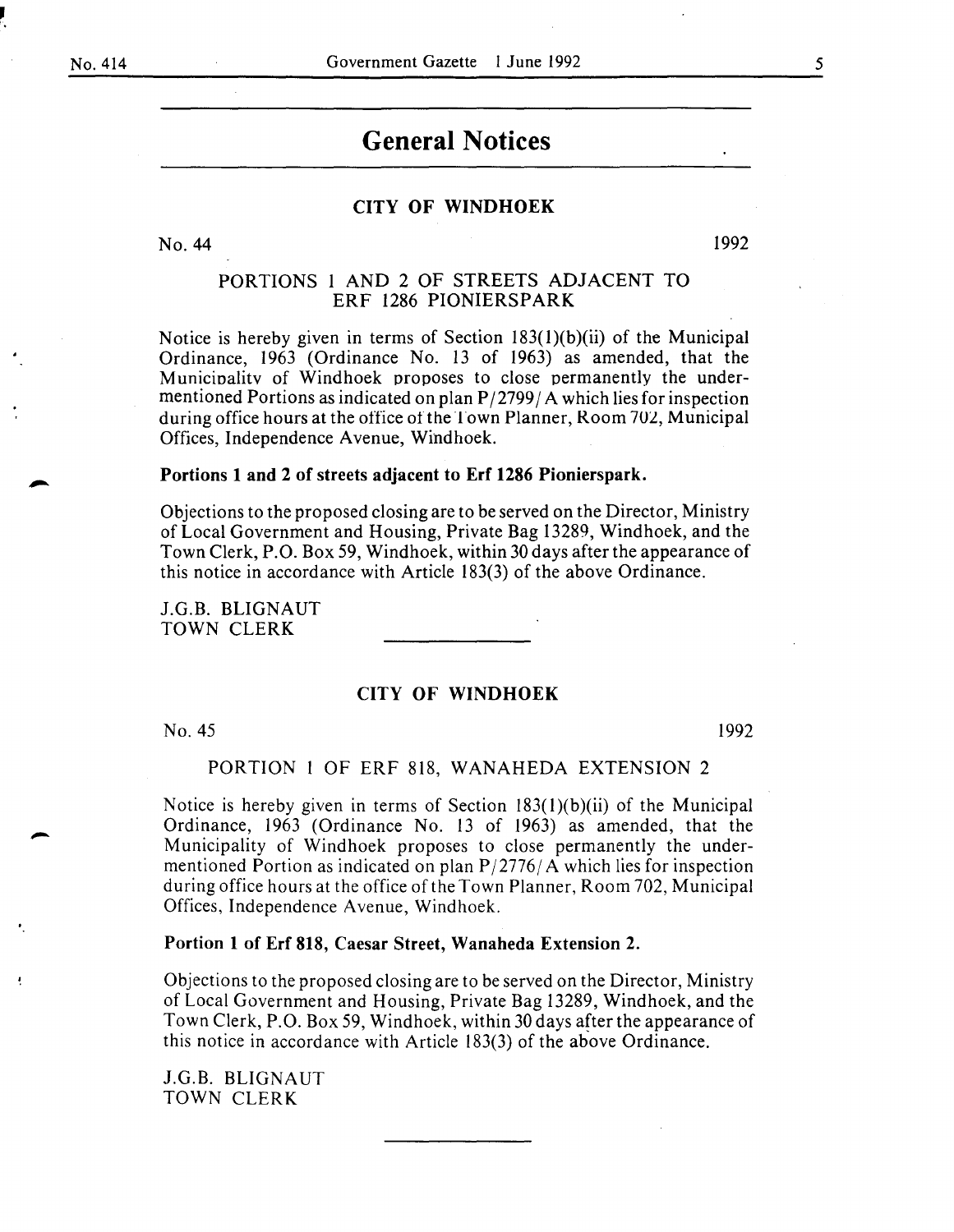No.  $46$  1992

# ESTABLISHMENT OF THE TOWNSHIP: OMULUNGA (EXTENSION 3)

Notice is hereby given in terms of subsection (5) of section 5 of the Townships and Division of Land Ordinance, 1963 (Ordinance 11 of 1963) that application has been made for the establishment of the township Omulunga (Extension 3) situated on portion 46 (a portion of Portion 36) of Farm Grootfontein Townlands No. 754 and that the application is lying open to inspection at the office of the Director: National Planning Commission in Windhoek, the Surveyor-General in Windhoek and the Town Clerk, Grootfontein.

Any person who wishes to object to the granting of the application or who desires to be heard in the matter, may give personal evidence before the Townships Board at the meeting of the Boad which will be held on 23 June 1992 at II :00, at the office of the Minister of Local Government and Housing, or submit written evidence to the Townships Board, Private Bag 13289, Windhoek: Provided that such written evidence shall reach the Secretary of the Townships Board not later than 29 May 1992.

G. REUTER CHAIRMAN: TOWNSHIPS BOARD

#### MUNICIPALITY OF OUTJO

No. 47

1992

 $\overline{\phantom{a}}$ 

## RATES AND TAXES OUTSTANDING FIVE YEARS AND LONGER

Notice is hereby given in terms of section  $171(1)$  of the Municipal Ordinance No. 13 of 1963 as amended, that the under-mentioned properties:

- 1. Certain erf number 249 Situate in Outjo township Measuring 1 519 square metres Held by ALFRED CLIFFORD JOERNING;
- 2. Certain erf number 357 Situate in Outjo township Measuring 1 400 square metres Held by GABRIELE BAHR;
- 3. Certain erf number 358 Situate in Outjo township Measuring 1 400 square metres Held by ADAM JOHANNES JACOBUS DU PLESSIS;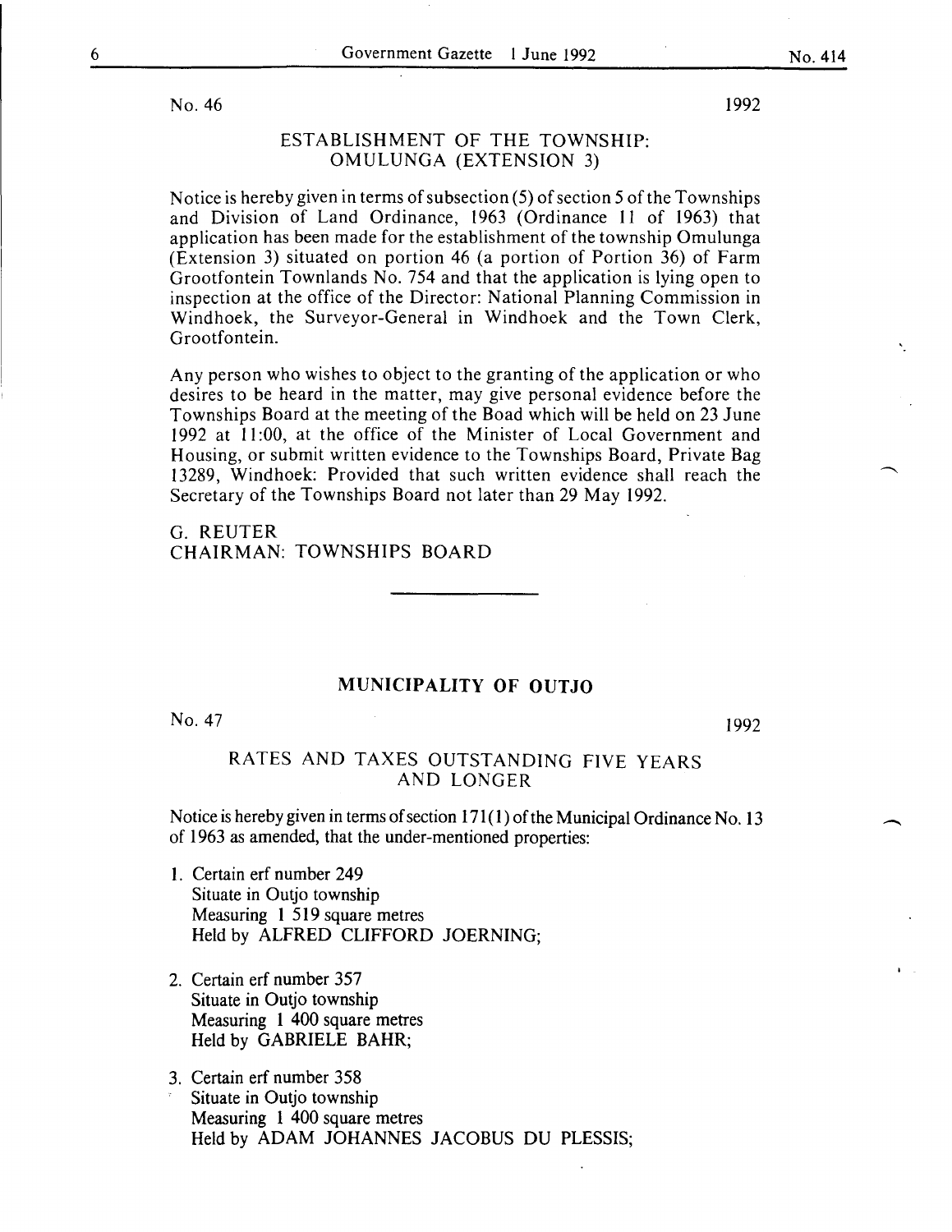4. Certain erf number 584 Situate in Outjo township Measuring 1 686 square metres Held by GERT ANDRIES AGGENBACH;

will be sold to recover arrear rates and interest should it not be paid within three months from the date of the last publication hereof.

J.G.A. VAN WYK TOWN CLERK MUNICIPALITY OF OUTJO

#### PERI-URBAN DEVELOPMENT BOARD

No. 48

1992

# AMENDMENT OF NATIVE LOCATION REGULATIONS: BENGUELA

In terms of section 32(4)*bis* of the Native (Urban Areas) Proclamation, 1951 (Proclamation 56 of 1951) notice is hereby given that the Peri-Urban Development Board has under section 32 of the said Proclamation amended the Native Location Regulations promulgated under Government Notice 131 of 1932 as set out in the Schedule.

#### SCHEDULE

Annexure A is hereby amended -

- l. by the substitution in item 8 for the amounts "Rl0,25" and "R0,50" of the amounts "R 13,50" and "Rl,OO", respectively;
- 2. by the substitution in item 10 for the amounts "R5,85" and "R2,80" for the amounts "R8,50" and "R3,50", respectively.

## PERI-URBAN DEVELOPMENT BOARD

 $N$ o. 49 1992

-

•.

# AMENDMENT OF SANITARY REGULATIONS: BETHANIE

In terms of Section *40bis* (2) of the Peri-Urban Development Board Ordinance, 1970 (Ordinance 19 of 1970), notice is hereby given that the Peri-Urban Development Board has under section 40 of the said Ordinance, with effect from l April 1992, amended the Sanitary Regulations applicable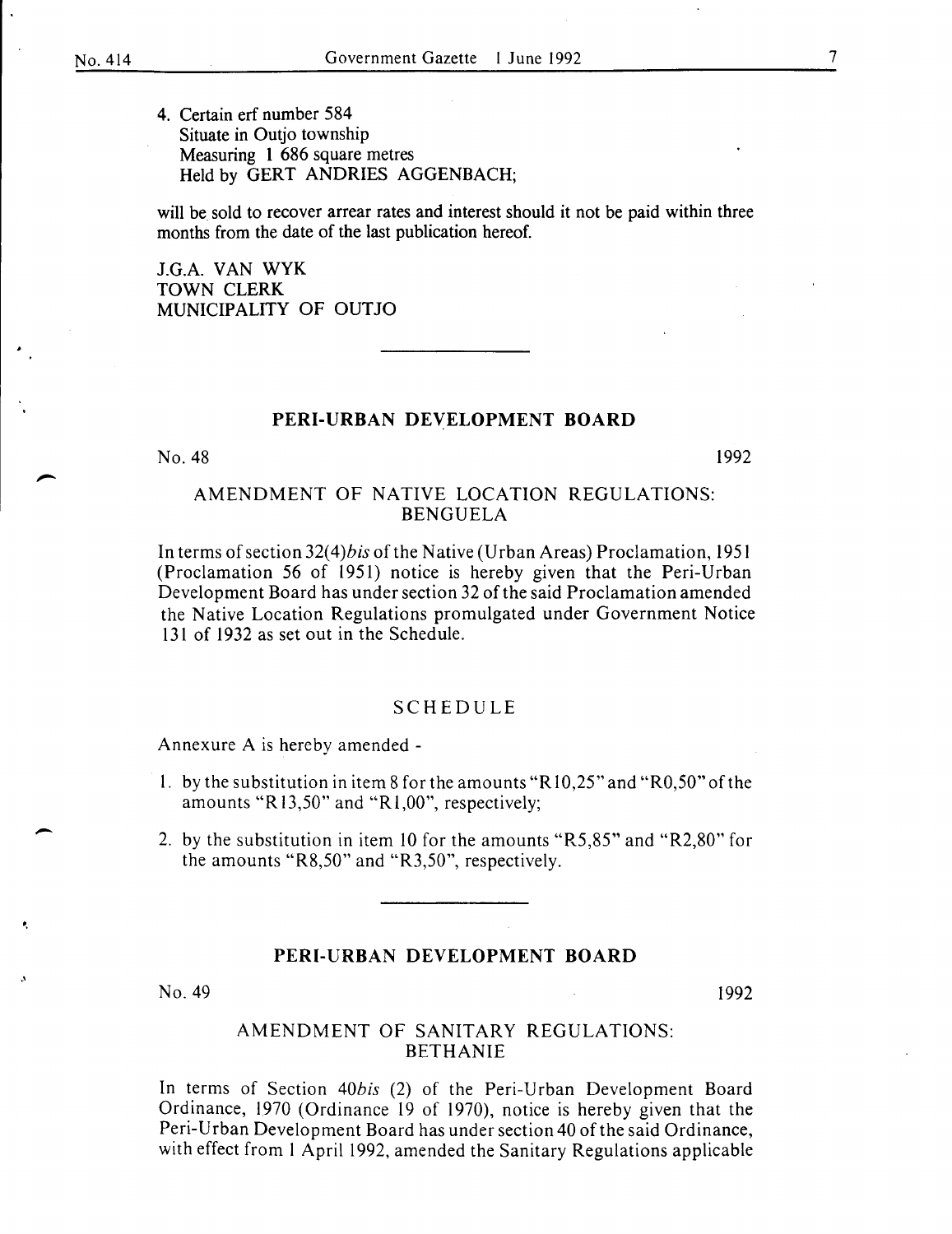<·

-

to Bethanie, promulgated under Government Notice 281 of 1946, as set out in the Schedule.

#### SCHEDULE

Schedule V is hereby amended -

I. by the substitution in paragraph 3(a) for the amounts "R13,50" and " $R$ 13.35" of the amount " $R6,50$ ".

#### **PERI-URBAN DEVELOPMENT BOARD**

No. 50 1992

## AMENDMENT OF SANITATION REGULATIONS: LEONARDVILLE

In terms of Section *40bis* (2) of the Peri-Urban Development Ordinance, 1970 (Ordinance 19 of 1970), notice is hereby given that the Peri-Urban Development Board has under Section 40 of the said Ordinance, with effect from I April 1992, amended the Sanitation Regulations applicable to Leonardville as promulgated under Government Notice 205 of 1956, as set out in the Schedule.

#### SCHEDULE

Schedule A is hereby amended-

- I. by the substitution in paragraph (a) for the amount "R6,50" of the amount "R11,50"; and
- 2. by the substitution in paragraph (b) for the amount "R4,50" of the amount "R6,50".

#### **PERI-URBAN DEVELOPMENT BOARD**

No. 51 1992

~

#### AMENDMENT OF SANITARY REGULATIONS: MALTAHOHE

In terms of section *40bis* (2) of the Peri-Urban Development Ordinance, 1970 (Ordinance 19 of 1970), notice is hereby given that the Peri-Urban Development Board has under section 40 of the said Ordinance with effect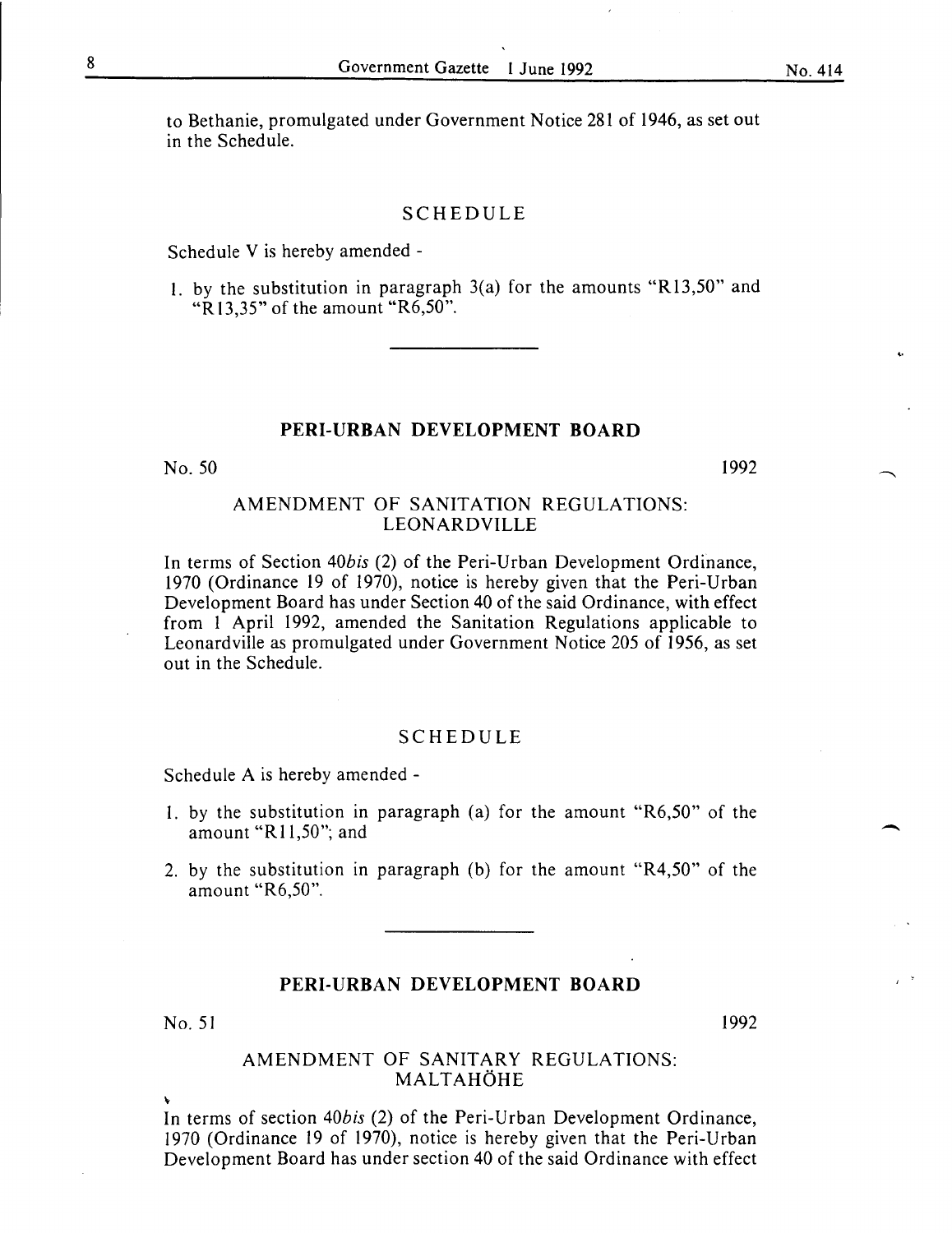$\mathbf{F}_{\mathbf{r}}$ 

;

'J

from 1 April 1992, amended the Sanitary Regulations applicable to Maltahöhe promulgated under Government Notice 318 of 1946 as set out in the Schedule.

#### SCHEDULE

Schedule A is hereby amended-

1. by the substitution in paragraph 2 for the amount "R4,50" of the amount "R6,05".

#### **PERI URBAN DEVELOPMENT BOARD**

No. 52

1992

# AMENDMENT OF STANDARD BUILDING REGULATIONS: LÜDERITZ

The Peri-Urban Development Board has under Section 40 of the Peri-Urban Development Ordinance, 1970 (Ordinance 19 of 1970), with effect from 1 October 1991, further amended the Standard Building Regulations, applicable to Liideritz, promulgated under Government Notice R.l830 of 1970 and adopted for the peri-urban area of Liideritz in accordance with Section *14bis* of the Standards Act, 1962 (Act 33 of 1962) and made applicable to Liideritz under Government Notice 6 of 1975 by the substitution in paragraph l(a) of Appendix A to Chapter 10 for the amount "R0,96" of the amount "R1,10".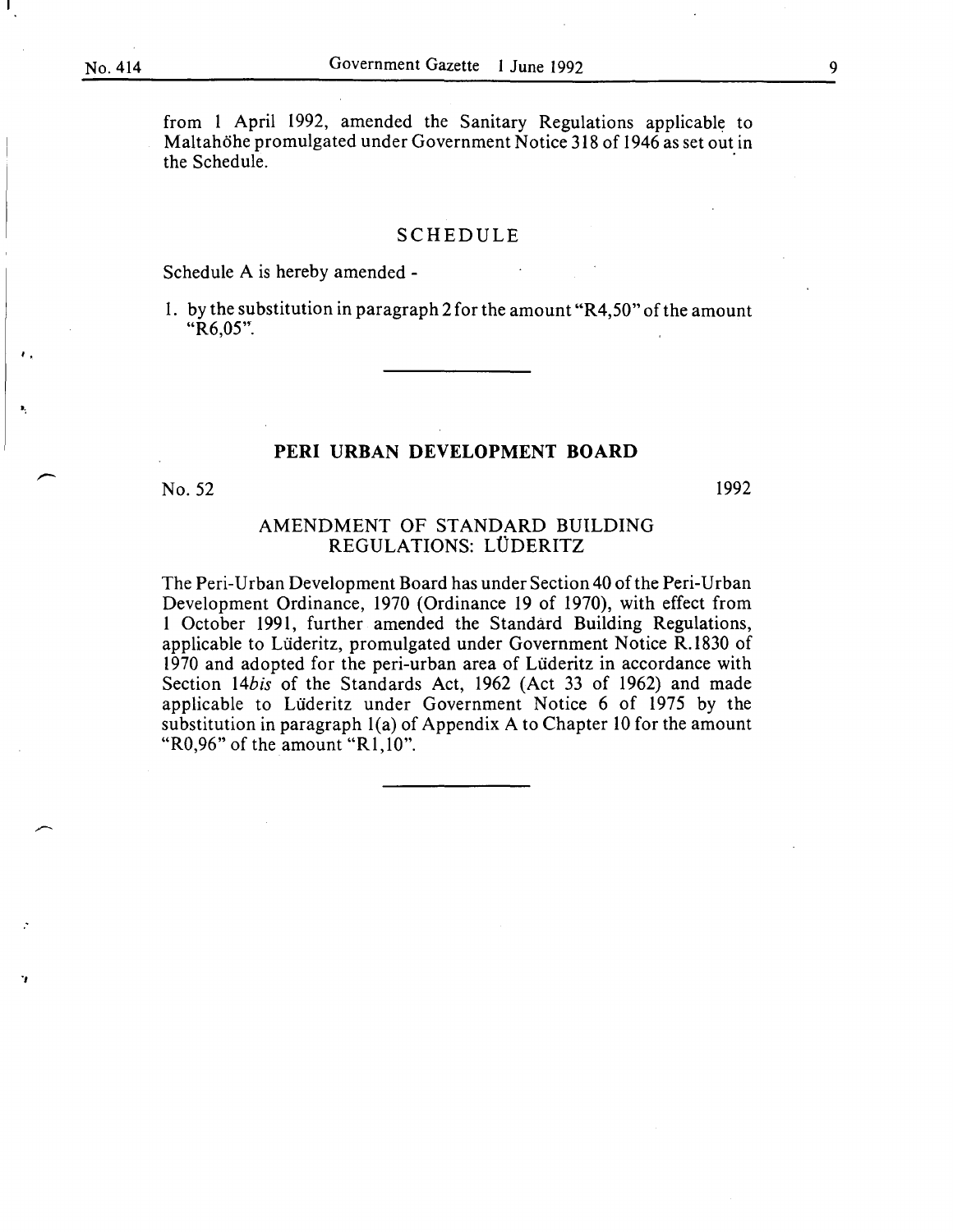# MINISTRY OF FINANCE

No. 53

1992

# STATE REVENUE FUND: STATEMENT OF EXPENDITURE FOR THE PERIOD I APRIL 1991 TO 30 SEPTEMBER 1991

|               | <b>VOTE</b>                     | <b>BUDGET</b><br>1991/1992 | <b>EXPENDITURE</b><br>1 April 1991 to<br>30 September 1991 | <b>EXPENDITURE</b><br>1 April 1990 to<br>30 September 1990 |
|---------------|---------------------------------|----------------------------|------------------------------------------------------------|------------------------------------------------------------|
| 01            |                                 | 38 177 000                 | 16 300 979                                                 |                                                            |
| 02            | Prime Minister                  | 37 306 000                 | 6 538 814                                                  |                                                            |
| 03            |                                 | 5 579 000                  | 2 461 143                                                  |                                                            |
| 04            | Auditor-General                 | 3 415 000                  | 1 045 039                                                  |                                                            |
| 05            |                                 | 11 182 000                 | 4 576 652                                                  |                                                            |
| 06            | Police and Prisons              | 144 036 000                | 66 942 472                                                 |                                                            |
| 07            | Foreign Affairs                 | 72 329 000                 | 10 931 696                                                 |                                                            |
| 08            |                                 | 193 936 000                | 89 476 496                                                 |                                                            |
| 09            |                                 | 167 884 000                | 48 452 139                                                 |                                                            |
| 10            | Education and Culture           | 681 549 000                | 297 225 724                                                |                                                            |
| $\mathbf{11}$ | Youth and Sport                 | 5 364 000                  | 1 159 892                                                  |                                                            |
| 12            | Information and Broadcasting    | 64 684 000                 | 27 201 429                                                 |                                                            |
| 13            | Health and Social Services      | 398 932 000                | 177 551 088                                                |                                                            |
| 14            | Labour and Manpower Develop-    |                            |                                                            |                                                            |
|               |                                 | 10 509 000                 | 3 495 506                                                  |                                                            |
| 15            | Mines and Energy                | 38 538 000                 | 26 501 660                                                 |                                                            |
| 16            |                                 | 21 695 000                 | 8 665 930                                                  |                                                            |
| 17            | Local Government & Housing      | 143 763 000                | 58 009 062                                                 |                                                            |
| 18            | Wildlife, Conservation and Tou- |                            |                                                            |                                                            |
|               |                                 | 33 897 000                 | 14 450 866                                                 |                                                            |
| 19            | Trade and Industry              | 9 843 000                  | 2 090 288                                                  |                                                            |
| 20            | Agriculture and Rural Develop-  |                            |                                                            |                                                            |
|               |                                 | 137 788 000                | 44 291 409                                                 |                                                            |
| 21            |                                 | 105 875 000                | 42 566 694                                                 |                                                            |
| 22            | Fisheries and Marine Resources  | 27 927 000                 | 5 071 958                                                  |                                                            |
| 23            |                                 | 337 067 000                | 106 894 145                                                |                                                            |
| 24            |                                 | 217 599 000                | 52 513 178                                                 |                                                            |
| 25            | Communication                   | 130 956 000                | 55 423 360                                                 |                                                            |
| 26            | Lands, Resettlement and Rehabi- |                            |                                                            |                                                            |
|               |                                 | 33 672 000                 | 11 044 552                                                 |                                                            |
|               |                                 | 3 073 502 000              | 1 180 882 171                                              | 805 060 583                                                |

#### REMARKS:

(a) Calculations subject to auditing.

\(b) Due to the restructuring of Ministries/Votes, no comparable statistics exist.

 $\overline{\phantom{a}}$ 

Å,